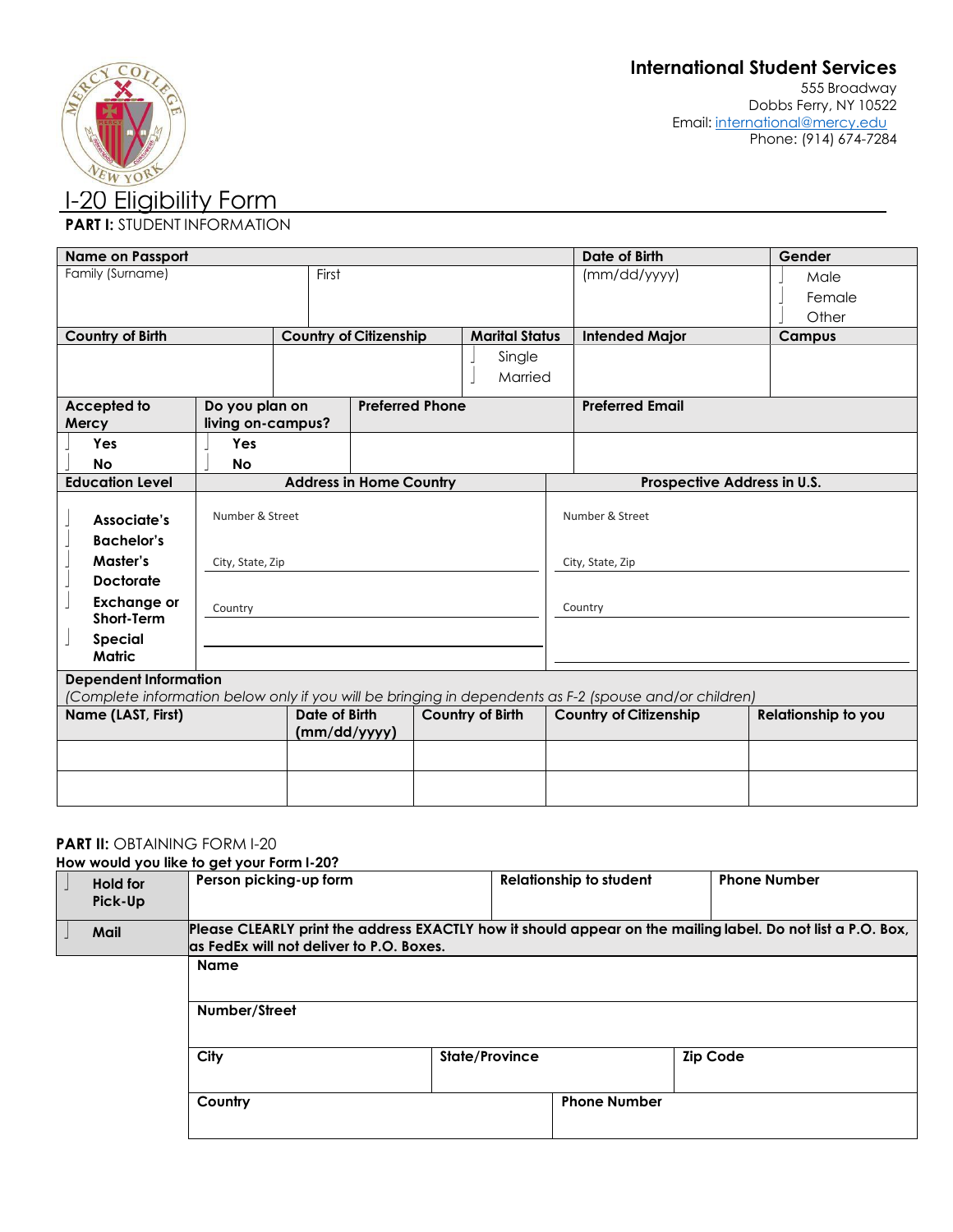

## **PART III:** Current Status

If you are currently in the United States, complete this section. If not, skip to PART IV (Bottom of this page)

| What is your<br>Department of<br><b>Homeland Security</b><br><b>Admission</b><br>Number? | Look on your Form I-94 Departure Record (White Card) stapled in your passport opposite your<br>visa or retrieve your I-94 number by visiting https://i94.cbp.dhs.gov/.                                                        |                                                                                                                                                                                |  |  |
|------------------------------------------------------------------------------------------|-------------------------------------------------------------------------------------------------------------------------------------------------------------------------------------------------------------------------------|--------------------------------------------------------------------------------------------------------------------------------------------------------------------------------|--|--|
| What is your<br>current<br>immigration<br>status?                                        | <b>F-1 Student</b> (Circle below what your new I-<br>20 form will be for)<br>Transferring/changing U.S. Schools<br>(1)<br>Changing educational<br>(2)<br>level/program at Mercy College<br>Reinstatement of F-1 Status<br>(3) | * <b>Another Status:</b> Which one?<br>*Before we issue your Form I-20, an<br>appointment with the international student<br>advisor is required!                               |  |  |
| Do you plan to<br>travel outside of<br>the U.S. before<br>school starts?                 | Yes<br>If you are F-1, please contact the<br>International Students Office to<br>discuss travel and SEVIS record<br>transfer guidelines<br>Be sure that you provided the<br>correct mailing address in PART II                | No<br>☞<br>If you are F-1, please submit review<br>the "F1 Transfer Information" below<br>If you hold another status, we will<br>issue your I-20 after we have met<br>with you |  |  |

## **Transfer Student Information**

If you are an international student that is transferring from another school within the United States, it is important that you do the following:

- $\Box$  The institution that holds your active SEVIS record must complete the Mercy's "F1 Transfer Form"
- $\Box$  Inform your International Student Advisor at your previous school that you intend on transferring to Mercy College
	- o Once accepted to Mercy, provide a copy of your acceptance letter to your previous advisor so that your SEVIS record can be transferred to Mercy
		- o Your new Form I-20 cannot be issued unless your SEVIS record is released to Mercy
- $\Box$  In addition, be sure to submit the following to the International Students Office at Mercy College:
	- I-20 Eligibility Form o
	- Copy of your Passport and I-94 o
	- Copies of ALL I-20's you have from any previous schools you have attended in the U.S. o
	- Notarized Affidavit of Support with the necessary financial documentation o

## **PART IV:** FINANCIAL SUPPORT

As an international F-1 student, you must show that you can support the costs of studying and living in the U.S. for the **entire duration of your program**. This is required by law. Annual costs include **both** Tuition & Living Expenses. We look tosee readily available funding for at least the first year. Proof of income can be used to show ability to cover the costs beyond the first year.

## **Tuition**

For the most up-to-date Tuition costs, please review the \*Mercy College CourseBulletin.

## **Living Expenses**

Living expenses at Mercy College are estimated at \$14,000 for I-20 issuance purposes. It is the estimated cost of living, books, and transportation for international students studying at Mercy. This is the estimated costs regardless of whether students live on or off-campus. You must provide proof for I-20 issuance that you can cover the \$14,000 estimated living expenses. You may spend more or less, but this is what we estimate that you will spend on living books, transportation, etc.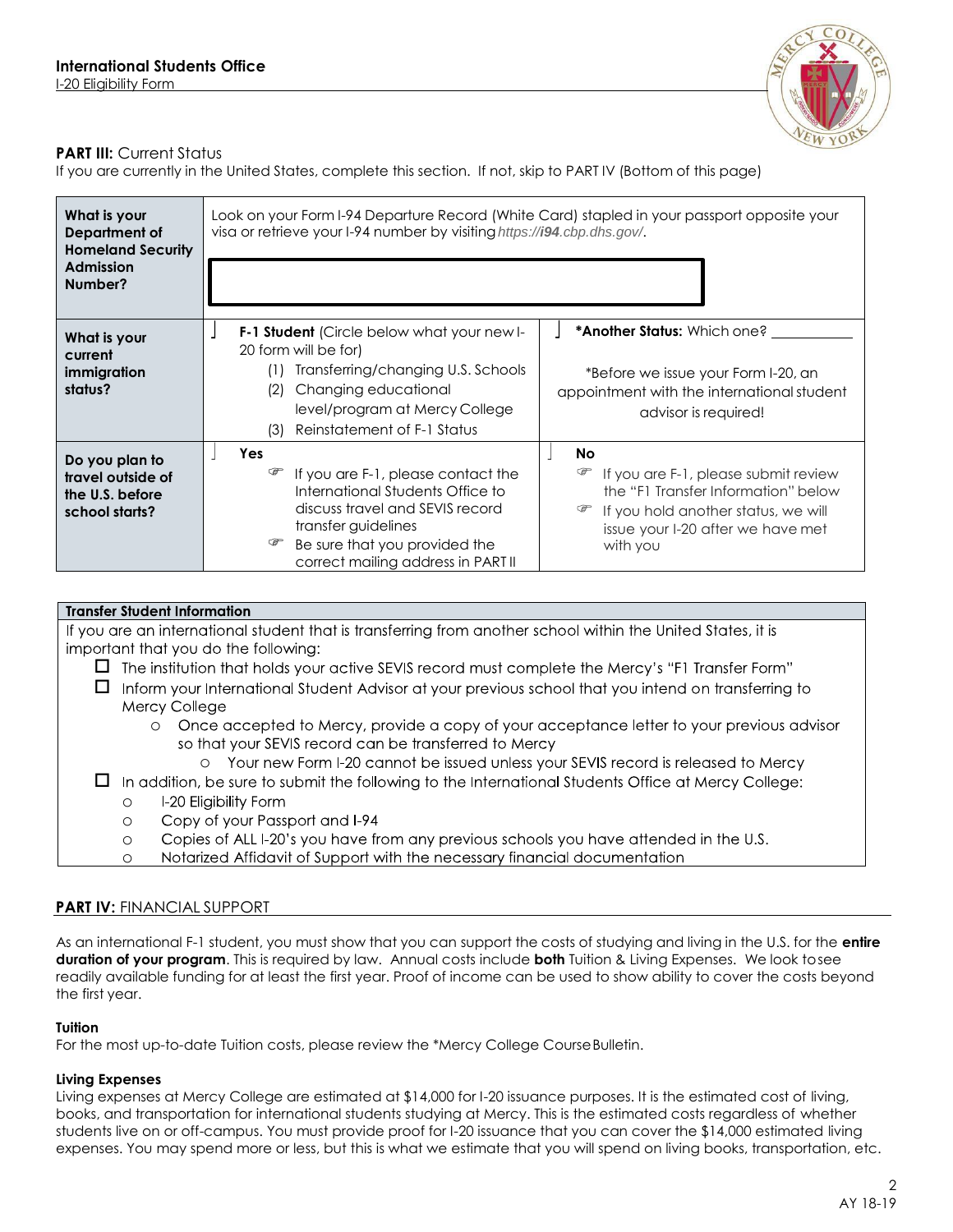

## **PART V: CALCULATING COST PER YEAR**

Please use the appropriate table below to calculate your estimated cost per year.

# **UNDERGRADUATE**

| Fees <sup>*</sup><br><b>Full-Time Tuition*</b>                                                                                                                                                                                     |                                      | <b>Living Expenses</b>                     |                          | <b>Total Cost Per Year</b> |  |
|------------------------------------------------------------------------------------------------------------------------------------------------------------------------------------------------------------------------------------|--------------------------------------|--------------------------------------------|--------------------------|----------------------------|--|
|                                                                                                                                                                                                                                    |                                      | $$18,400$ $$\frac{10925}{10935}$ $$14,000$ | $\equiv$ \$ 33,492       |                            |  |
| For the most up-to-date Tuition costs, please review the *Mercy College Course Bulletin<br>*Fees include a one-time international student fee of \$450.<br><b>GRADUATE</b> (Please update this according to your program of study) |                                      |                                            |                          |                            |  |
| Cost per Credit*                                                                                                                                                                                                                   | <b>Number of Credits Per</b><br>Year | <b>Living Expenses</b>                     | <b>Registration Fees</b> | <b>Total Cost Per Year</b> |  |
|                                                                                                                                                                                                                                    |                                      | $$14,000$ $\leftarrow$                     |                          |                            |  |
|                                                                                                                                                                                                                                    |                                      |                                            |                          |                            |  |

**Please also include one-time international student fee of \$450 in addition to your course fee calculations.** 

\*Please refer to the bottom of this page to determine how many credits you are required to take to maintain full-time status

# **EXCHANGE STUDENTS**

If you are an exchange student coming from one of our partner institutions abroad, you are only responsible to show financial capability to cover living expenses (\$14,000/year). This is our best estimate of how much you will spend on living expenses, transportation, andbooks.

| <b>Living Expenses</b> | <b>Total Cost Per Year</b> |
|------------------------|----------------------------|
| JD.                    |                            |

As an F-1 international student, you must maintain full-time status for each required term. The definition of a full-time student depends on your program. Please see the table below for the definition of a full-time student basedon semester, trimester, and quarter based programs

| <b>EDUCATION LEVEL</b>      | <b>TERM SCHEDULE</b> | <b>REQUIRED TERMS</b>                      | <b>CREDITS NEEDED TO BE FULL-TIME</b> |
|-----------------------------|----------------------|--------------------------------------------|---------------------------------------|
| <b>UNDERGRADUATE</b>        | Semester Only        | Fall and Spring                            | 12 credits per semester               |
| <b>GRADUATE</b><br>Semester |                      | Fall and Spring                            | 9 credits per semester                |
|                             |                      | (Cybersecurity, Counseling, Psychology,    |                                       |
|                             |                      | PA, Mental Health Counseling)              |                                       |
|                             | <b>Trimester</b>     | Fall, Spring, and Summer                   | 6 credits per trimester               |
|                             |                      | (Occupational Therapy, Physical Therapy)   |                                       |
|                             | Quarter              | Fall, Winter, & Spring                     | 6 credits per quarter                 |
|                             |                      | (All graduate School of Business programs) |                                       |